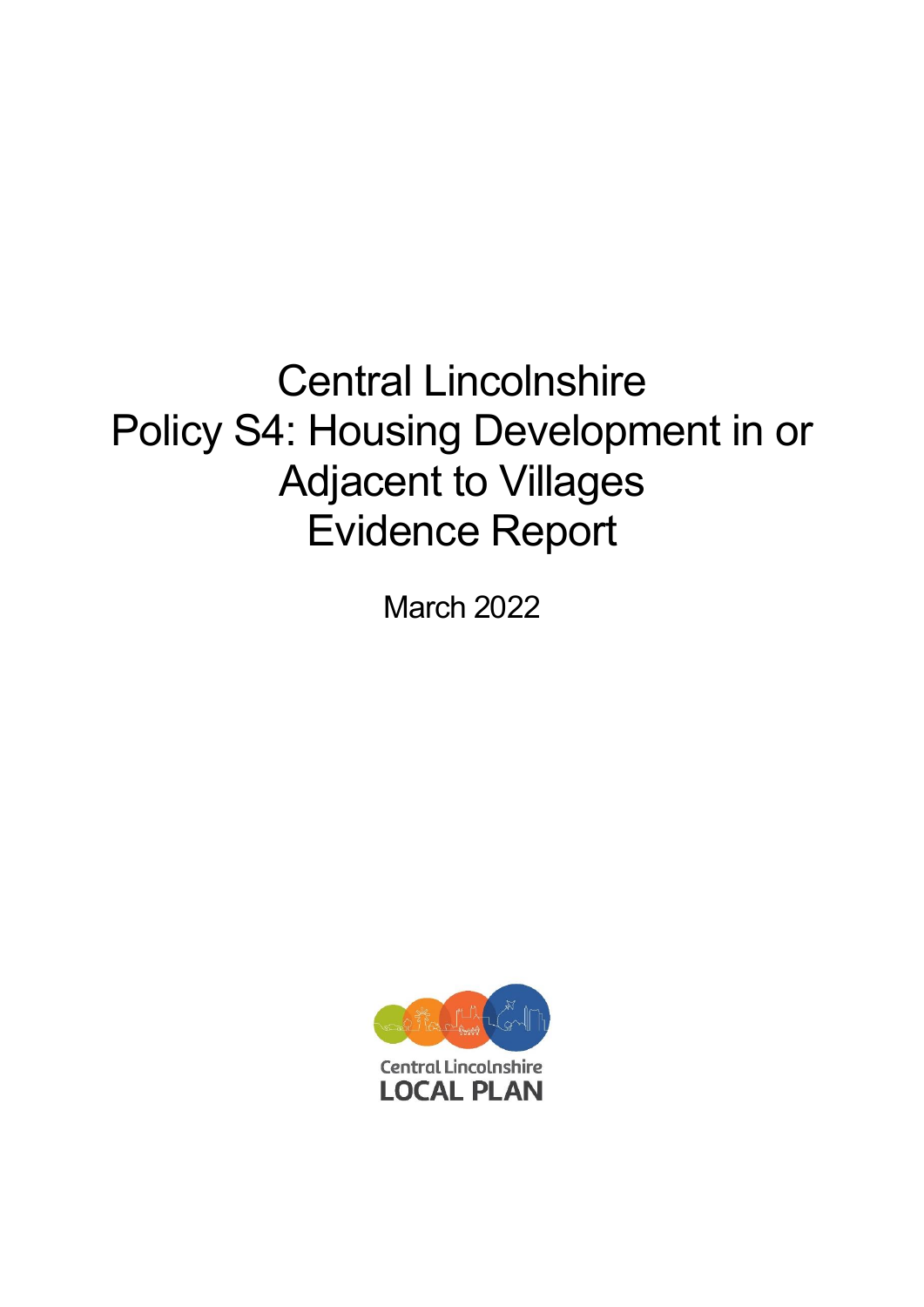# **Contents**

| 1.               |  |
|------------------|--|
| 2.               |  |
|                  |  |
|                  |  |
| 3.               |  |
| $\overline{4}$ . |  |
| 5.               |  |
| 6.               |  |
| 7 <sub>1</sub>   |  |
| 8.               |  |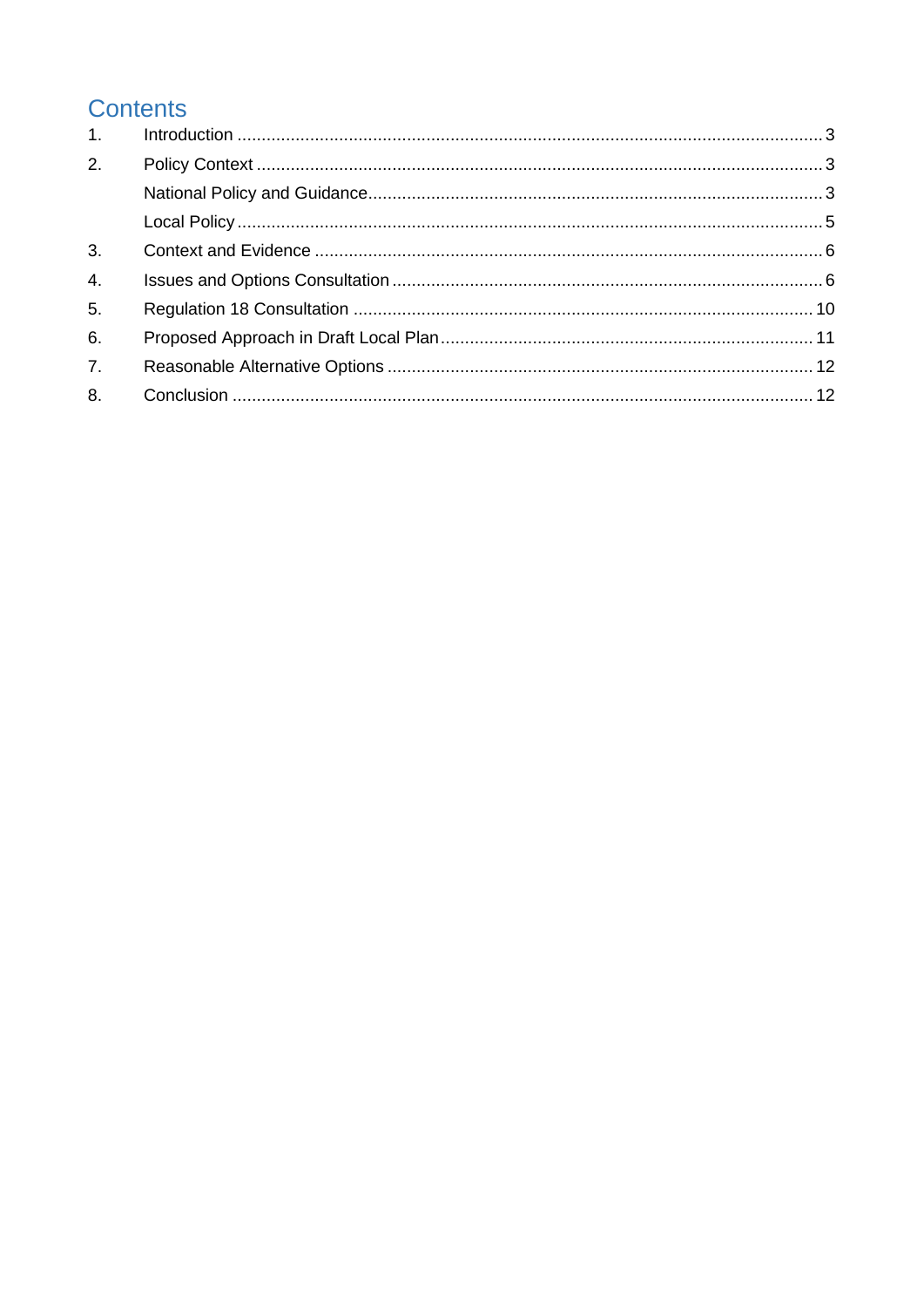### <span id="page-2-0"></span>1. Introduction

- 1.1. The Central Lincolnshire Local Plan is being updated since the first Local Plan for Central Lincolnshire, an area covering the districts of City of Lincoln, North Kesteven and West Lindsey, was adopted in April 2017.
- 1.2. This Evidence Report (which is one of a collection) provides background information and justification for Policy S4 Housing Development in or adjacent to Villages, which relates to development within small, medium or large villages.

### <span id="page-2-2"></span><span id="page-2-1"></span>2. Policy Context

### National Policy and Guidance

2.1. The National Planning Policy Framework (NPPF) Chapter 2 explains, *"Achieving Sustainable Development means that the planning system has three overarching objectives, which are interdependent and need to be pursued in mutually supportive ways (so that opportunities can be taken to secure net gains across each of the different objectives):* 

> *a) an economic objective – to help build a strong, responsive and competitive economy, by ensuring that sufficient land of the right types is available in the right places and at the right time to support growth, innovation and improved productivity; and by identifying and coordinating the provision of infrastructure;*

*b) a social objective – to support strong, vibrant and healthy communities, by ensuring that a sufficient number and range of homes can be provided to meet the needs of present and future generations; and by fostering well-designed, beautiful and safe places, with accessible services and open spaces that reflect current and future needs and support communities' health, social and cultural well-being; and* 

*c) an environmental objective – to protect and enhance our natural, built and historic environment; including making effective use of land, improving biodiversity, using natural resources prudently, minimising waste and pollution, and mitigating and adapting to climate change, including moving to a low carbon economy."*

#### 2.2. Paragraph 16. In Chapter 3, Plan Making sets out that plans should:

*a) be prepared with the objective of contributing to the achievement of sustainable development<sup>11</sup>;* 

*b) be prepared positively, in a way that is aspirational but deliverable; c) be shaped by early, proportionate and effective engagement between planmakers and communities, local organisations, businesses, infrastructure providers and operators and statutory consultees;* 

*d) contain policies that are clearly written and unambiguous, so it is evident how a decision maker should react to development proposals;* 

*e) be accessible through the use of digital tools to assist public involvement and policy presentation; and* 

*f) serve a clear purpose, avoiding unnecessary duplication of policies that apply to a particular area (including policies in this Framework, where relevant)."*

<sup>11</sup> *This is a legal requirement of local planning authorities exercising their plan-making functions (section 39(2) of the Planning and Compulsory Purchase Act 2004).*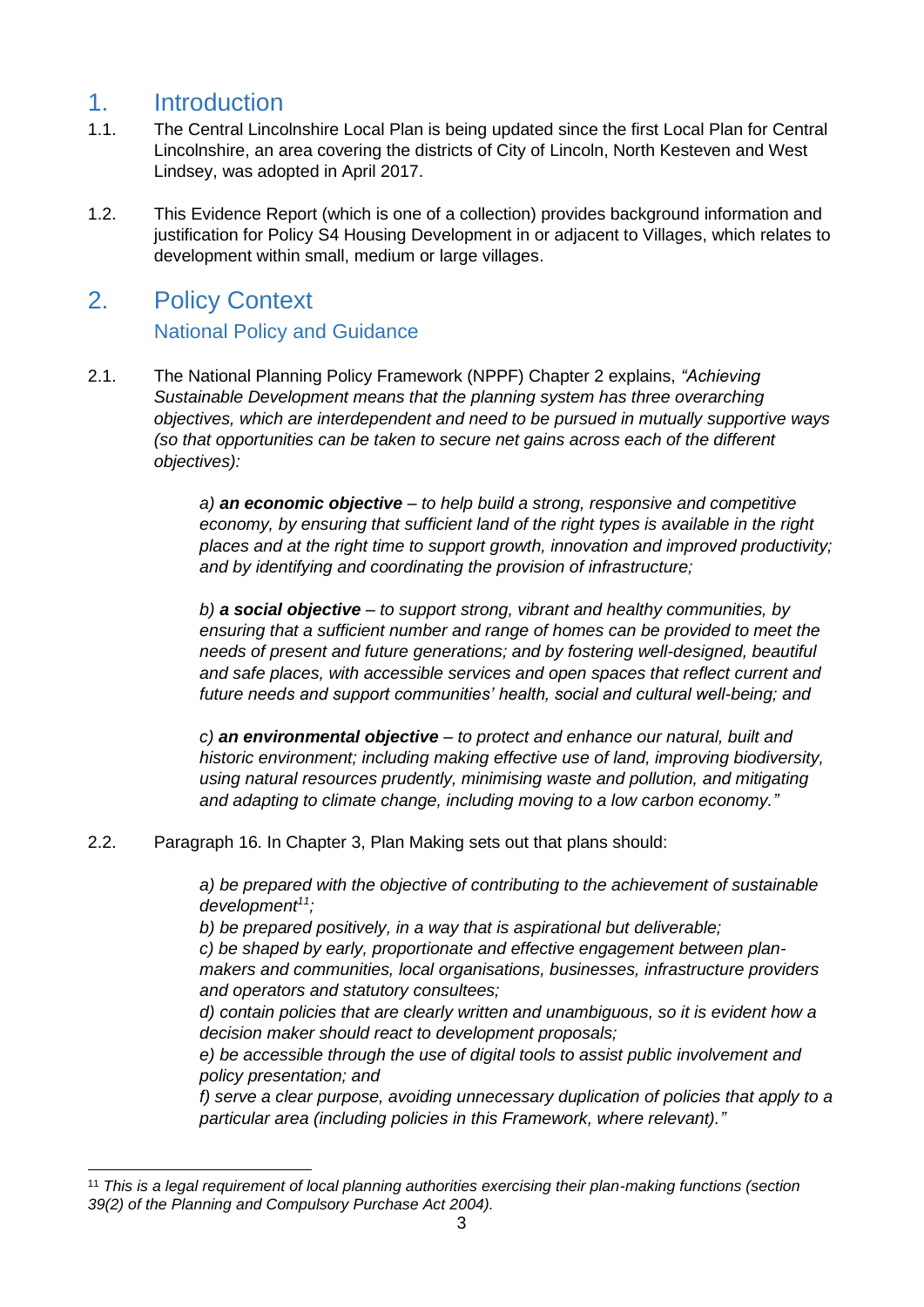2.3. Paragraph 20 explains the need for strategic policies, such as this, to set out the overall strategy. *"Strategic policies should set out an overall strategy for the pattern, scale and design quality of places, and make sufficient provision<sup>13</sup>for:* 

> *a) housing (including affordable housing), employment, retail, leisure and other commercial development;*

*b) infrastructure for transport, telecommunications, security, waste management, water supply, wastewater, flood risk and coastal change management, and the provision of minerals and energy (including heat);* 

*c) community facilities (such as health, education and cultural infrastructure); and d) conservation and enhancement of the natural, built and historic environment, including landscapes and green infrastructure, and planning measures to address climate change mitigation and adaptation."*

2.4. Paragraph 69 of the NPPF goes onto state that:

*"Small and medium sized sites can make an important contribution to meeting the housing requirement of an area, and are often built-out relatively quickly. To promote the development of a good mix of sites local planning authorities should:* 

*a) identify, through the development plan and brownfield registers, land to accommodate at least 10% of their housing requirement on sites no larger than one hectare; unless it can be shown, through the preparation of relevant plan policies, that there are strong reasons why this 10% target cannot be achieved;* 

*b) use tools such as area-wide design assessments and Local Development Orders to help bring small and medium sized sites forward; c) support the development of windfall sites through their policies and decisions – giving great weight to the benefits of using suitable sites within existing settlements for homes; and d) work with developers to encourage the sub-division of large sites where this could help to speed up the delivery of homes."*

- 2.5. Paragraph 78 then states, *"In rural areas, planning policies and decisions should be responsive to local circumstances and support housing developments that reflect local needs. Local planning authorities should support opportunities to bring forward rural exception sites that will provide affordable housing to meet identified local needs, and consider whether allowing some market housing on these sites would help to facilitate this."*
- 2.6. Paragraph 79 says, *"To promote sustainable development in rural areas, housing should be located where it will enhance or maintain the vitality of rural communities. Planning policies should identify opportunities for villages to grow and thrive, especially where this will support local services. Where there are groups of smaller settlements, development in one village may support services in a village nearby."*
- 2.7. The Planning Practice Guidance (PPG) was first introduced in 2014 which offers 'live' government guidance. The PPG provides guidance to help in the implementation of policy in the NPPF.
- 2.8. Planning Practice Guidance states:

#### *How can planning policies support sustainable rural communities?*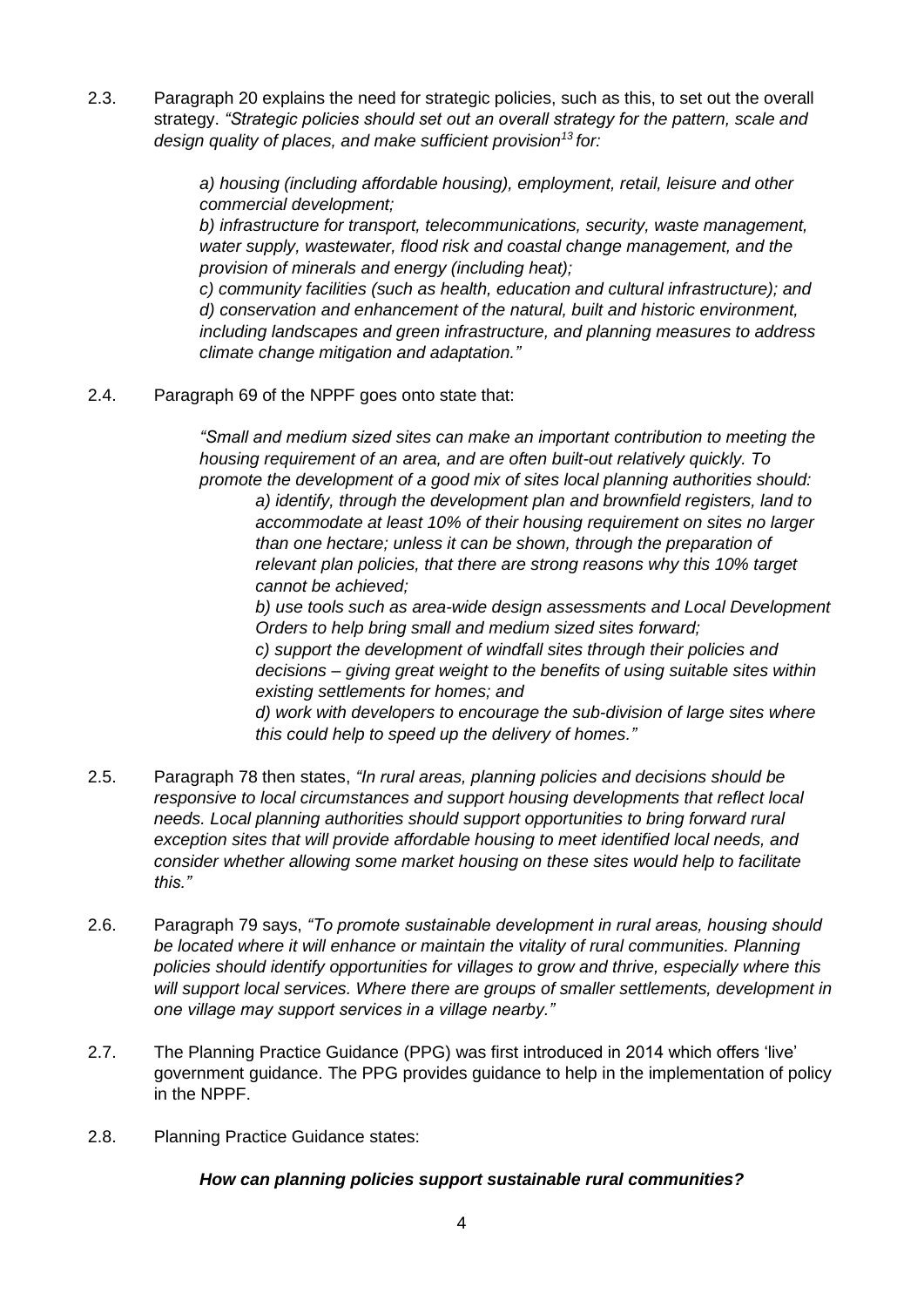*People living in rural areas can face particular challenges in terms of housing supply and affordability, while the location of new housing can also be important for the broader sustainability of rural communities. Strategic policies will need to be informed by an understanding of these needs and opportunities, especially where authorities in designated rural areas wish to demonstrate that it is appropriate to set lower thresholds for affordable housing than those which apply generally.*

*The nature of rural housing needs can be reflected in the spatial strategy set out in relevant policies, including in the housing requirement figures for any designated rural areas. A wide range of settlements can play a role in delivering sustainable development in rural areas, so blanket policies restricting housing development in some types of settlement will need to be supported by robust evidence of their appropriateness. A neighbourhood plan can allocate additional sites to those identified in an adopted plan so long as the neighbourhood plan meets the basic conditions.*

*Local planning authorities can support opportunities to bring forward rural exception sites by working proactively with landowners and potential delivery partners such as parish councils and community land trusts.<sup>13</sup>*

#### *What sorts of affordable housing can be delivered on rural exception sites?*

*Rural exception sites should seek to address the affordable housing needs of local communities. They can be used to deliver any form of affordable housing, including First Homes, provided this is supported by appropriate evidence of local need, such as a local housing needs survey.<sup>14</sup>*

#### Local Policy

- <span id="page-4-0"></span>2.9. The 2017 Local Plan allocated sites in the top four tiers of the hierarchy, and this process will set the general level of growth expected to occur in these settlements. However, this does not mean some growth should not take place in the smaller settlements lower down the hierarchy as growth will help to enhance or maintain the vitality of rural communities (as required by the NPPF) and support the wider growth aspirations of this Local Plan.
- 2.10. The Settlement Hierarchy in Policy LP2 set out the broad approach for settlements in the different tiers of the hierarchy. For villages, sites were only allocated in Large Villages with less growth expected to come forward in Medium and Small Villages on sites of a suitable scale through windfall development.
- 2.11. Policy LP4: Growth in Villages, then went on to set a percentage growth allowance for Small and Medium Villages, to grow by 10% in the number of dwellings, or 15% in certain scenarios based on sustainability credentials. In some locations it also clarifies that this growth level may not be achievable due to constraints in a settlement (such as AONB and flood risk zones covering the settlement).

<sup>13</sup> PPG Paragraph: 009 Reference ID: 67-009-20190722

<sup>14</sup> PPG Paragraph: 012 Reference ID: 67-012-20210524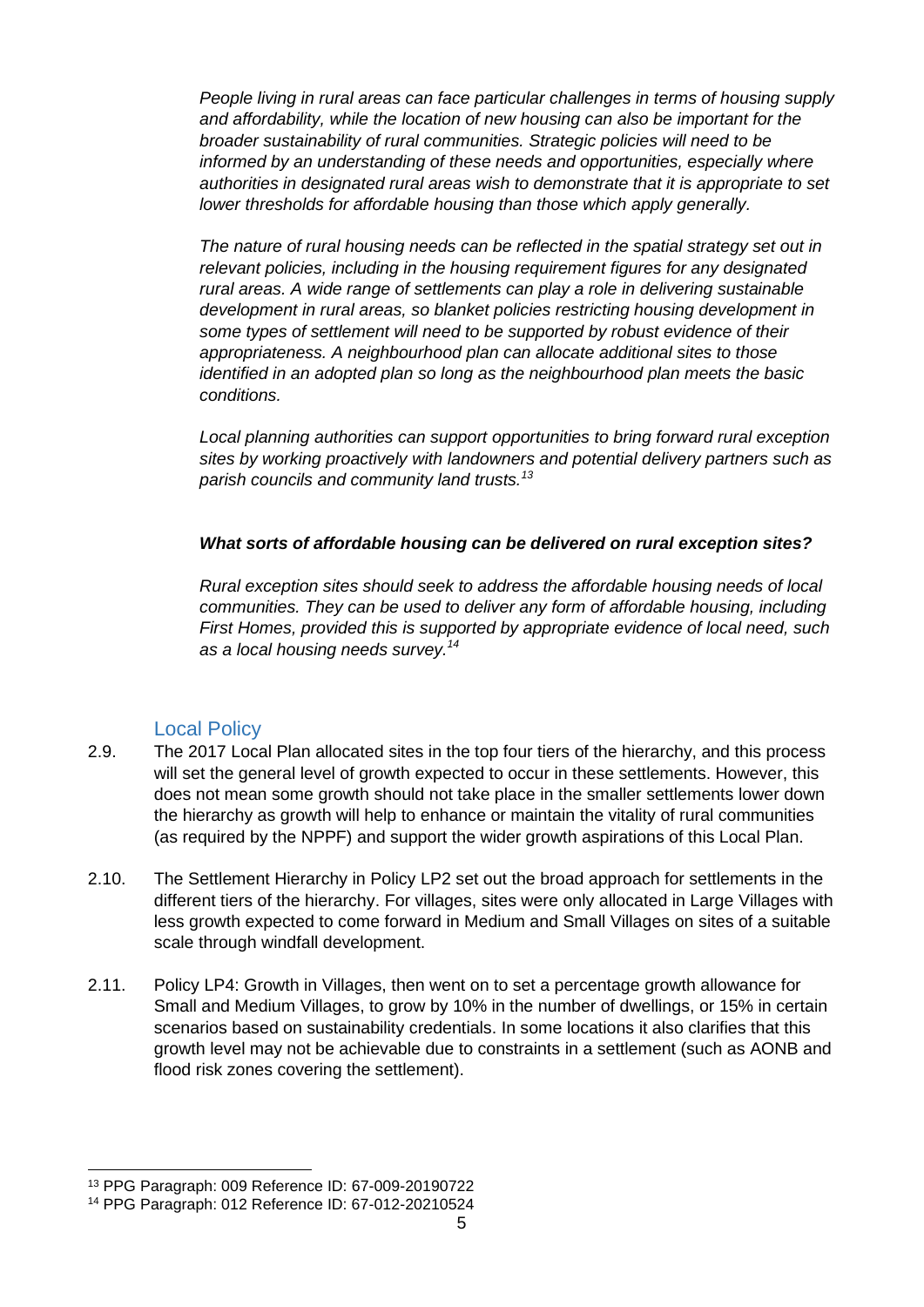2.12. The planning authorities within Central Lincolnshire monitor the level of growth within these settlements. There are number of the settlements across Central Lincolnshire that have already reached the growth allowance that is set out in LP4.

# <span id="page-5-0"></span>3. Context and Evidence

- 3.1. The mains aim of LP4 is to provide a strategic steer as to what growth would be appropriate in Small and Medium Villages. However, there have been a number of issues in the application of this policy, including:
	- Occasions where perfectly suitable and sustainable sites would push the growth level beyond the percentage and so are refused;
	- Occasions where less sustainable or suitable sites come forward ahead of better sites, potentially resulting in less sustainable growth of these villages;
	- Issues with revisiting the percentages in each plan review the evidence has moved on since the local plan was adopted and further growth may be needed in these villages; and
	- Changes in national policy requiring the allocation of small and medium sites.
- 3.2. In an effort to address these issues, it was decided that allocations would be made in Medium and Small Villages, taking into account the suitability or development in these settlements. This matter is addressed in STA008: Site Allocations Settlement Analysis where the presence of facilities, connectivity with main urban areas, amount of recent growth and other constraints and opportunities were taken into account.
- 3.3. The approach for the new Local Plan is still to focus growth on urban locations, with development in the smaller settlements generally being more limited to locations with a good range of facilities and/or that are well-connected to the main urban areas. There is also provision that local communities through developing a neighbourhood plan could seek further growth through a locally supported approach for a specific village.
- 3.4. The use of neighbourhood plans allows communities to develop their own local based approach for growth within smaller settlements. Neighbourhood plans give local communities the option of allocating sites within their village.
- 3.5. The framework set out within S4 provides certainty for the small, medium and large villages as to what development would be acceptable in these locations. Within the policy it sets out the expectations of not only size of proposals, character and rural setting but also the inclusion of First Homes. First Homes are included in part 3 of the policy and will be supported providing the criteria is met and is aligned with the NPPF and brings about rural affordable homes.

### <span id="page-5-1"></span>4. Issues and Options Consultation

4.1. The Issues and Options Consultation sought respondents' views about growth in villages under proposal 11.

### **PROPOSAL 11 – Growth in Villages**

The principle of allowing a set amount of growth in smaller settlements is proposed to be retained. Other questions in this consultation document are seeking to investigate the suitability of allocating sites in more villages, such as Medium Villages, for this new Plan (see Question 9b) and revising the Settlement Hierarchy (see Question 5). It is proposed that the approach of using a growth level for smaller settlements be retained and that, as with the 2017 Local Plan, this should have a baseline of 10% with the potential to be increased to 15% where certain criteria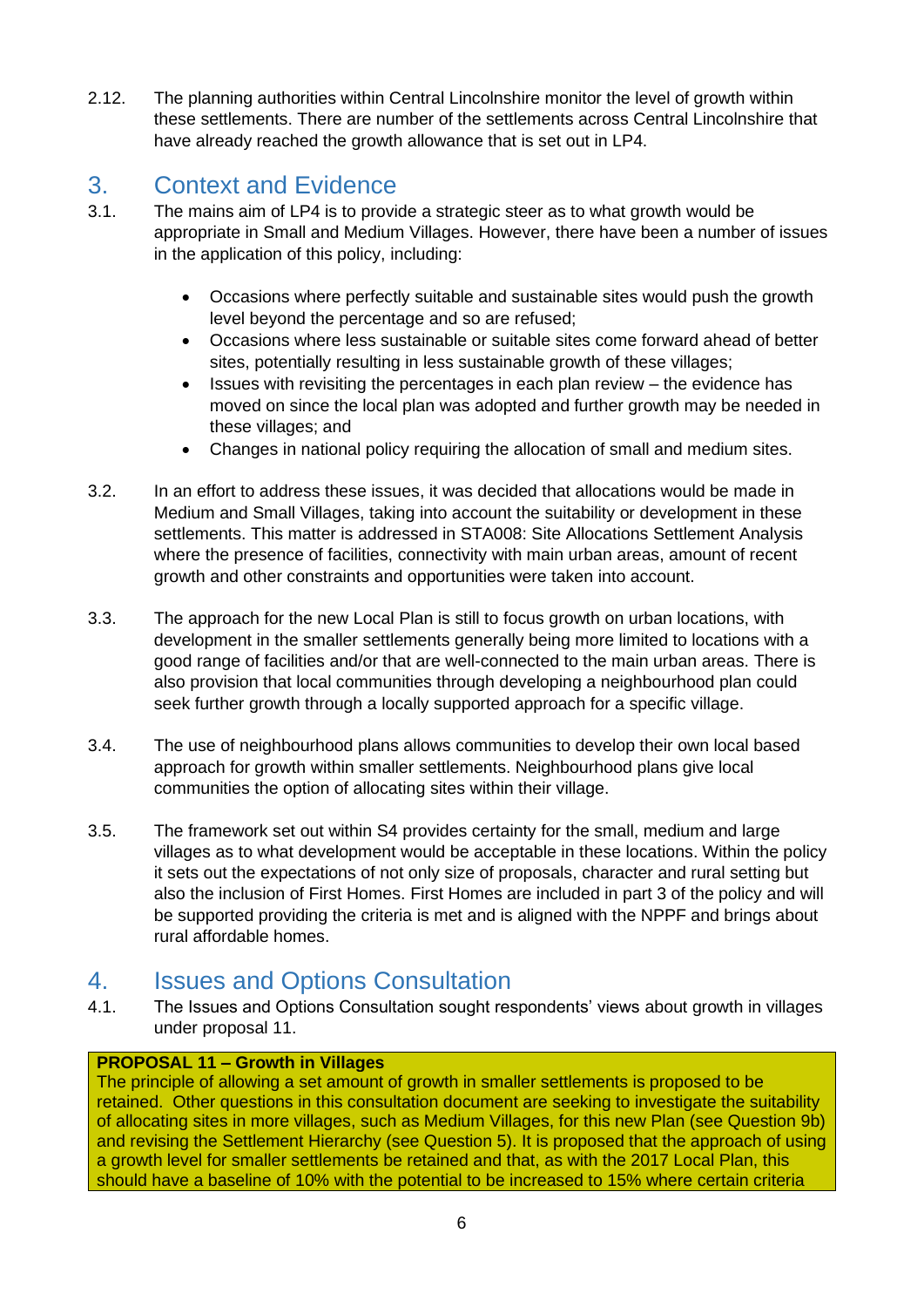are achieved. The 2017 Local Plan used the presence of key facilities (primary school, convenience store and some employment), proximity to main urban centres and Strategic Employment Areas as the criteria to define where the growth level should be boosted to 15%. Your views are being sought on whether the same criteria should be used to boost a growth level in the new Local Plan.

#### Q11a – Use of a Growth Level for Villages Do you agree with the principle of using a percentage growth level for villages? If not please provide alternative suggestion.

- 4.2. There were a number of comments received in response to the question and the key issues can be summarised as follows:
	- Each village should be looked at individually to take into account facilities available and the capacity remaining. Presence of a school or shop does not make it available or suitable for growth.
	- Local employment needs consideration.
	- Public transport, cycle and walking must be a factor to ensure private transport is not the key transport factor.
	- Potential to harm heritage assets must be assessed.
	- Using population or dwelling numbers as a means to identify growth levels for villages is not a sustainable approach and the three pillars of sustainability in paragraph 8 of the NPPF should be used to assess each settlement for potential.
	- A blanket growth level is not suitable for every village as it is too much for some villages and too little for others. Form and function should be considered as well as connectivity and availability of necessary infrastructure.
	- Percentages should only be used for estimating purposes.
	- Environmental receptors within the area should be taken into consideration.
	- The value of the area, community and realistic propositions for growth are not considered in decision making, which is unacceptable.
	- More should be done to support post offices, pubs and shops this should be taken into account in the plan to consider to build sustainable villages.
	- There does not seem to be a logical alternative to this approach.
	- Growth amounts should be numerical and not percentage as this can be open to abuse or inflation by developers.
	- Changes should be led by villagers and the needs of the village, not arbitrary percentage figures.
	- The principle of this approach has been tested in the Local Plan and accepted by the Local Plan Inspector and therefore this approach is suitable and there is no evidence to suggest otherwise.
	- The Local Plan evidence should assess past and current decisions to assess the suitability of the policy.
	- Some criteria appear to be applied inconsistently in the Local Plan, such as villages in the Lincoln Strategy Area would indicate proximity to Lincoln and therefore should get a higher percentage growth level.
	- The approach applied to require developers to demonstrate clear community support is a flawed mechanism. Clear guidelines on the type and extent of engagement and the threshold for support have not been provided.
	- Such a policy needs to avoid a race to the finish line for applications submitted at similar times.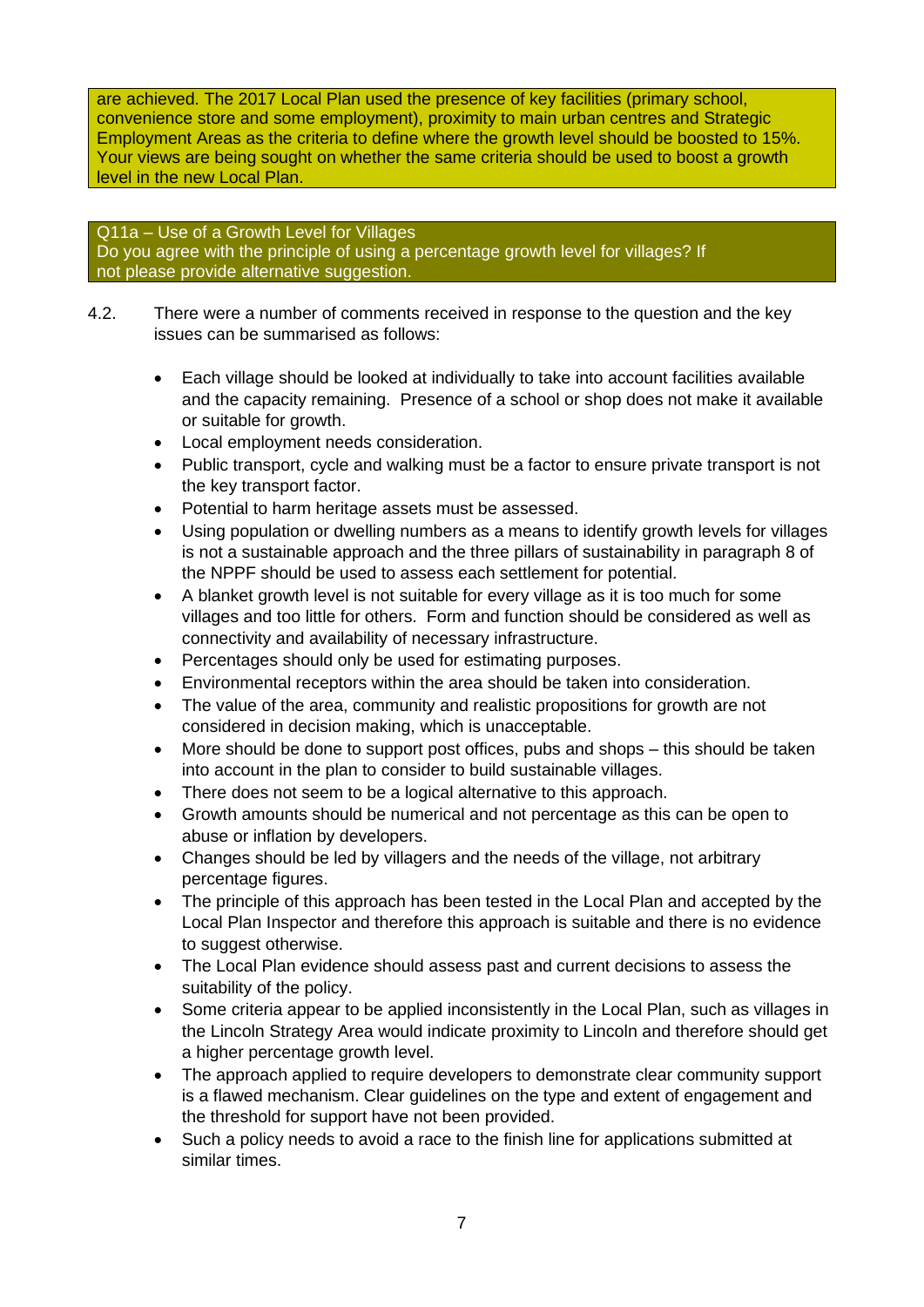- Percentage figures should be seen as a guide and not a ceiling for development with qualitative analysis being used to consider proposals at the time of application.
- Growth levels should be reset to allow for market delivery and to be aligned to the NPPF.
- Evidence for neighbourhood plans should be used.
- Percentage growth level provides a starting point but over time, should a community want more than 10% then an appraisal should be carried out to inform the decision the percentage figure alone is not good enough reason to make a decision.
- Some villages have already met their requirements.
- Growth figures should not be set at zero without taking account of growth already occurring.
- Growth levels in villages should be reduced, if possible, with more being located in Lincoln and the main towns.
- Small villages and hamlets are a key part of the character of English countryside and by allowing growth there is a risk of this character being lost.
- Development in hamlets and in most small villages is not sustainable.
- There should be a mechanism for the parish councils and communities to have the final say on development outside of the developed footprint and on green spaces.
- Additional allocations should be made in the plan in and adjacent to small, medium and large villages on small parcels of land.
- The growth level is referred to as "permitted growth" whereas in practice it is a target and so an honest label should be used.
- Every site should be considered on its own merits.
- Some confusion over whether or not this includes large villages.
- Ewerby is over 7km outside of Sleaford and so should not have a 15% allocation –
- 10% is more appropriate and could be accommodated within the village.
- 4.3. There were a number of other questions posed in the Issues and Options consultation including:
	- Q11b 10% Baseline Growth Level
	- Do you think that, like it is in the 2017 Local Plan, using a 10% baseline for village growth is appropriate? Please provide details of what you think is appropriate if you do not agree.
	- Q11c Increasing Growth Level
	- Do you agree that this baseline percentage should be boosted where certain sustainability criteria are satisfied?
	- Q11d Criteria for Increasing Growth Level
	- Should the criteria used in the 2017 Local Plan for increasing the growth level of a village above the baseline percentage continue to be used or should alternative criteria be used? Please provide details if you propose an alternative.
	- Q11e 15% Increased Growth Levels
	- Do you agree that 15% is the maximum that a growth level should be set at? If you disagree, please provide details of what percentage you think is appropriate and why.
- 4.4. The following next steps were identified on page 58 of the Issues and Consultation Report: "The issue of growth in villages is clearly one that causes concern for communities across Central Lincolnshire. Responses to this proposal highlighted a great divide on all matters for how to address growth. It is proposed that this position be further considered to identify the most appropriate approach for the Central Lincolnshire context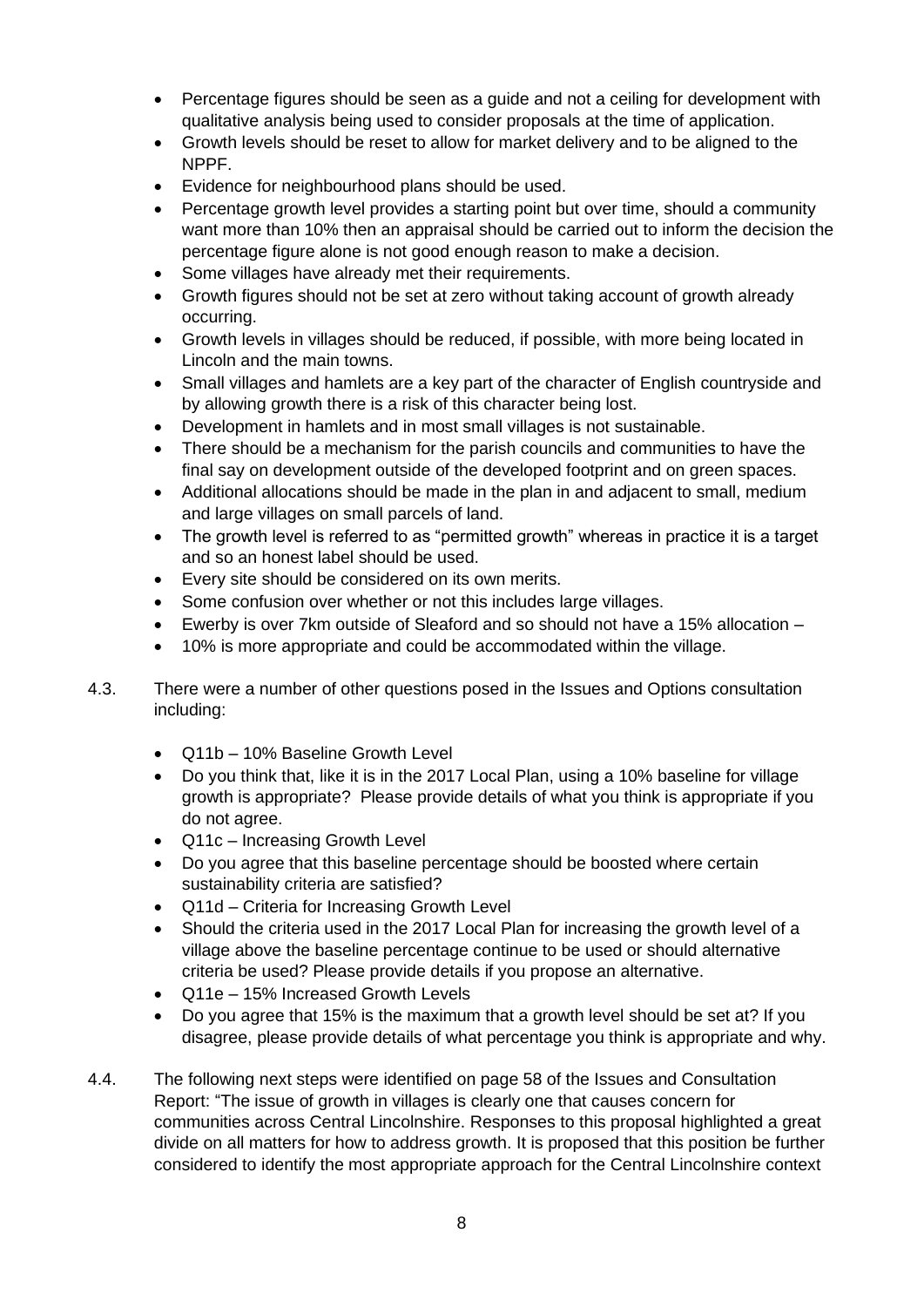taking into account further evidence as it evolves. The concerns and suggestions will also need full consideration as to the overall approach and settlement-specific issues."

4.5. Proposal 12 outlines further comments on growth levels in villages.

**PROPOSAL 12 – Preferred Approach for Growth Levels in Villages**  The preferred approach is to take account of cases where a substantial amount of growth has occurred in recent years, namely where 100% of the growth level in the 2017 Local Plan was built out by 1 April 2018. For those locations, the percentage growth level would be halved in the new Local Plan. This approach allows for sites with permission but not built by 1 April 2018 to be counted towards the new growth levels.

Q12 – Preferred Approach for Growth in Villages Do you think the preferred approach to reviewing the growth level for villages in the new Local Plan is appropriate? If not, please provide details of what alternative approach you would suggest.

- 4.6. There were a number of comments received in response to the question and the key issues can be summarised as follows:
	- Each village needs to be individually assessed for capacity.
	- Should consider prioritising allocations in villages that are close to high performing settlements.
	- Yes, it takes account of where growth targets have been met and makes an allowance for growth with permission but also ensures that there is a positive approach to growth.
	- Where areas have met their need the growth level should be zero not halved.
	- Growth delivered should be carried forward from the previous plan.
	- Paragraph 4.46 is wrong. Five year housing land supply is positive, housing need is down and as such there is no need to increase above the level in the adopted plan.
	- The base date of 1 April 2018 should be brought forward as many villages will have more growth after this date.
	- The base date should be 2012 to match the last Local Plan.
	- Option 2 provides the most equitable and reasonable approach to determining future growth levels. It is a good balance between the need for growth and the need to protect rural settlements from over-development.
	- Options 1 and 2 take the wrong approach in resetting growth levels and taking no account of permissions granted.
	- Option 2 fails as it puts more development in the areas where the most growth has occurred, resulting in the fastest growing villages, growing faster still.
	- Option 3 is the best option presented, but it is extending the same growth rate on a year on year across the new plan period.
	- Option 4 should be retaining the growth levels across the whole plan period as originally agreed. Development can take place but with community support. This has been working and development has occurred – numbers should be based on permissions not homes built as there is no definition of "built".
	- It is natural for populations to migrate for a variety of reasons and as a result some places will grow quicker than others, and this should not be discouraged – allowing villages to grow increases the sustainability of local services, brining benefits.
	- It needs to address issues like transport and employment all cars will be electric by 2040.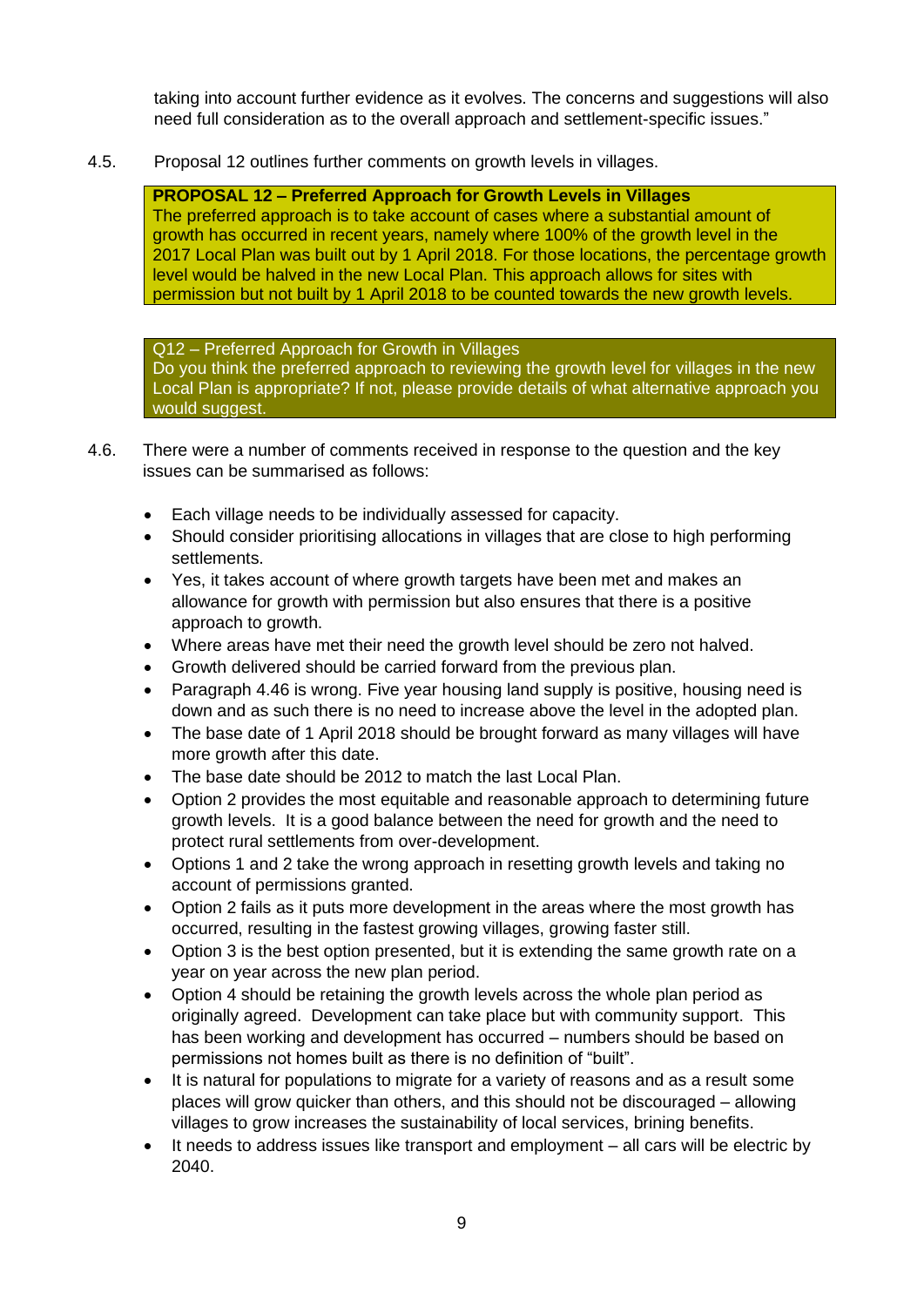- People live in villages because they are villages if you expand them by 10% each year, they will no longer be attractive.
- The reasons for non-implementation have not been fully investigated and presented to allow a basis to proceed.
- Support sites with permission but not complete to count towards future growth.
- Should retain the current approach.
- The proposals are not positively prepared and there is no evidence provided to demonstrate why the growth levels should not be reset. It takes no account of the possible effects of limiting further growth on vitality and affordability in a settlement.
- Resetting growth levels would be more appropriate and aligned to the NPPF.
- The 2017 plan growth level and baseline should form the baseline in this plan to ensure areas that have delivered their growth are not penalised.
- The new plan should not require more from the villages if the overall target is being reduced.
- The approach needs to take account of an inspector decision at Land on Barlings Lane, Langworth which applied the local plan adoption as the start date for the growth level in making his decision.
- Reducing growth levels in areas where they have shown to have the capacity to support growth and has market appetite to react well to urgent housing requirements would disregard their evident growth potential.
- Is this not at odds with any approach to take account of market capacity and deliverability?
- Villages should be provided with more support to produce neighbourhood plans too much time and energy is expected from volunteers in this process.
- The approach should not seek to place a ceiling on growth and should allow it to be
- responsive to market conditions, and it should consider proposals for development on considerations of sustainability, impact on character, impact on services and the need for housing.
- Under option 2 we understand that Thorpe on the Hill increase is 22.2%. If this is incorrect, we feel we have not been adequately consulted on this issue.
- 4.7. The following next steps were identified on page 60 of the Issues and Consultation Report: "The proposed approach to 'resetting' growth levels received a good level of support, but also a number of concerns. These concerns will require further consideration and emerging evidence will need to be taken into account when firming up an approach for the local plan."

## <span id="page-9-0"></span>5. Regulation 18 Consultation

- 5.1. A Consultation Draft of the Local Plan was published for consultation between 30 June and 24 August 2021. During this eight-week consultation comments were received on the plan, the policies within the plan, and supporting information and evidence.
- 5.2. A number of comments were received on this draft policy at the Regulation 18 consultation both in support of and objecting to the overall approach. Furthermore, a number of detailed comments were received and can be summarised as follows:
	- Suggestions that the policy should be more or less flexible in various ways including in relation to type of locations, amounts of homes and delivery mechanisms for unallocated sites.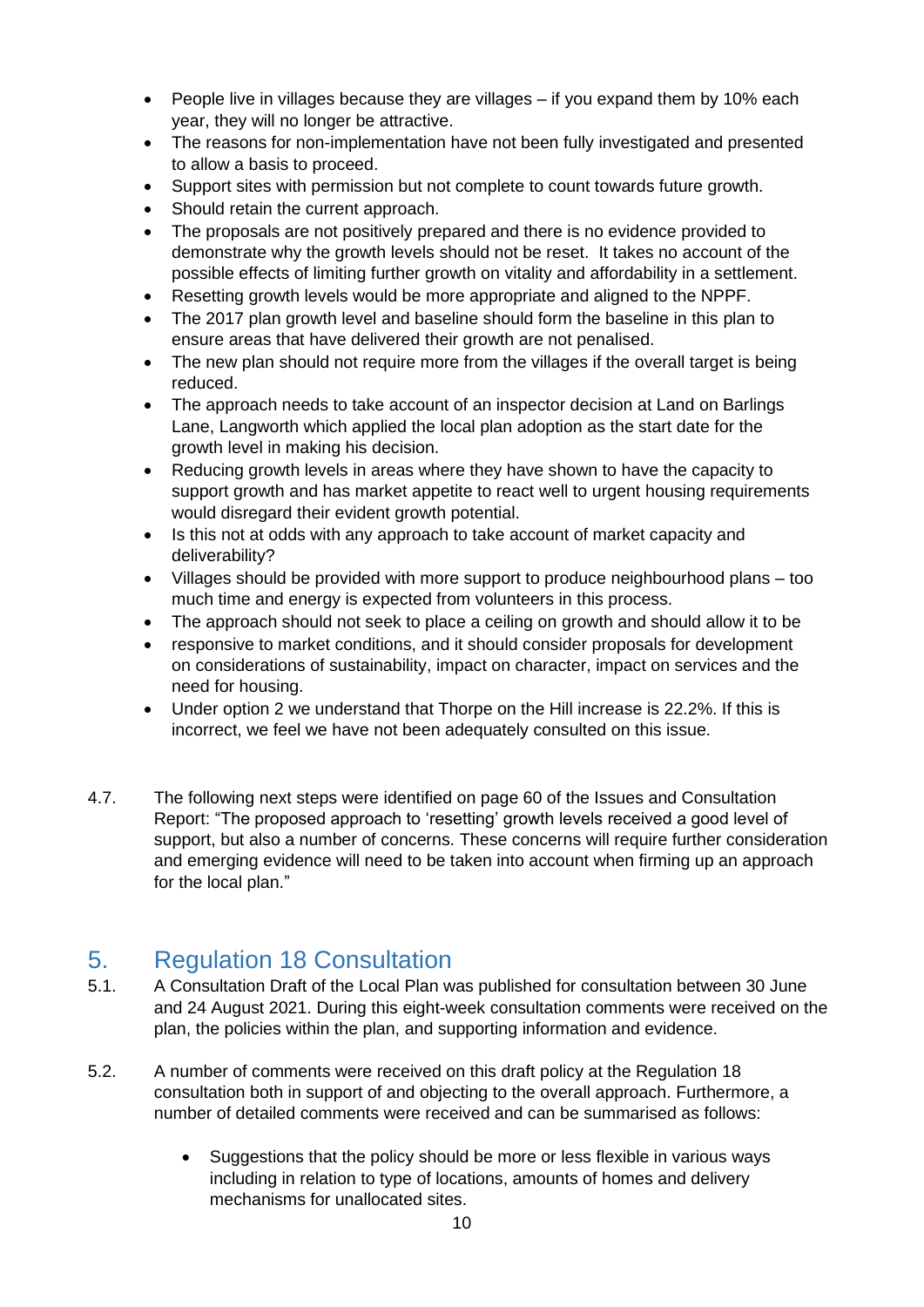- Suggestion that any development being allowed should have the support of the local residents.
- Concerns about impact of additional growth in specific villages including Nettleham, Bassingham, Branston, Norton Disney, Swinderby, Nocton, Scothern, Glentham, Saxilby, Newton on Trent, Brant Broughton, Fenton, Walesby, Beckingham, and Stragglethorpe.
- Concerns about cumulative impacts of developments in villages without a cap.
- Suggestion that sometimes development at the edge of a village will be preferable over development within a village.
- Concerns about lack of investment in services and infrastructure.
- Concerns that thresholds will result in affordable housing not being delivered.
- Concerns about lack of control on development in this policy.
- Suggestion that the site size limit in the policy should be removed in some or all cases, or that it should be increased for Large Villages, or increased or reduced for Medium Villages, or reduced for Small Villages.
- Suggestion that the settlement increase percentage in part 3 of the policy relating to First Homes Exclusion Sites be removed or reduced.
- Suggestion that the policy should allow for rural affordable housing exception sites in hamlets.
- Suggestion that part 3 of the policy should be revised to allow for alternative sites to be delivered where an allocated site in the same village is not delivering.
- Both support and objection to providing flexibility for neighbourhood plans to deliver housing in villages.
- Objection to use of designated rural areas and AONB as limitations to First Homes Exceptions Sites.
- Objection to not using settlement boundaries.
- Objection to the exclusion of agricultural buildings from the 'developed footprint'.
- 5.3. Careful consideration was given to all of the issues raised; however, it was felt that the policy strikes the right balance between allowing flexibility for future development to occur and for development to be effectively managed, based on the attributes of the village and the site. As such, no major changes have been made to the policy with the exception of aligning the First Homes percentage to national policy (5% instead of 10%).

## <span id="page-10-0"></span>6. Proposed Approach in Draft Local Plan

- 6.1. The approach for this policy is aligned to the general urban focus of the strategy, with some development occurring in villages that are sustainable, but only where it is appropriate for the context.
- 6.2. Much of the development that will occur in these villages will be on sites allocated in this plan or a neighbourhood plan, with this policy applying to potential windfall sites. It provides a clear framework for decision makers to consider the constraints and opportunities of not only a site when an application is made, but also the wider settlement. This approach ensures modest scale of development can occur yet still maintaining the sustainability and vibrancy of villages.
- 6.3. The policy is set out in three sections. Section 1 sets out typical growth expectations with limits applied to large and medium villages along with a lower limit to small villages. Section 2 sets out what unallocated sites within the size thresholds will need to adhere to